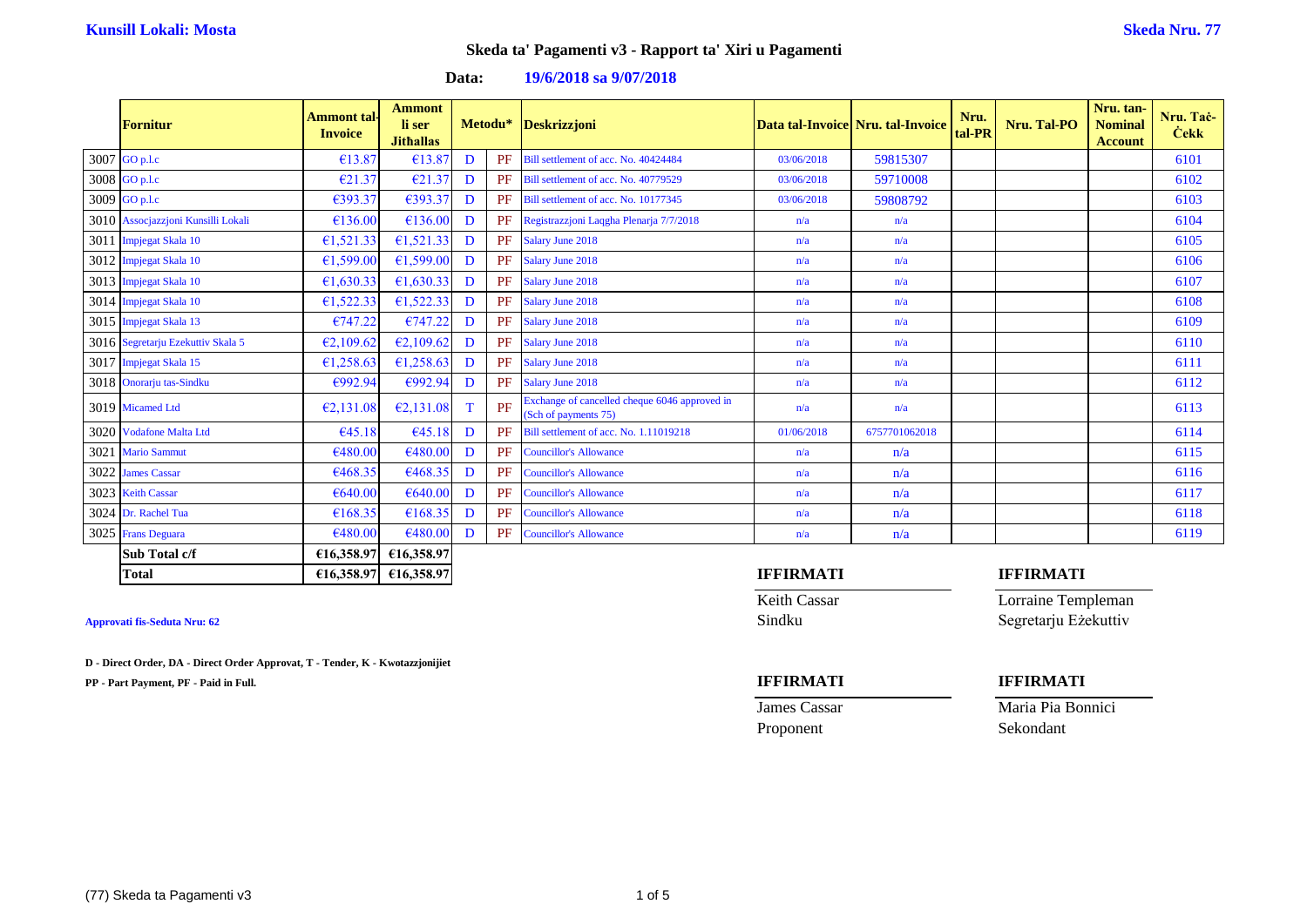| <b>Data:</b> | 19/6/2018 sa 9/07/2018 |
|--------------|------------------------|
|--------------|------------------------|

| <b>Fornitur</b>                       | <b>Ammont</b> tal-<br><b>Invoice</b> | <b>Ammont</b><br>li ser<br><b>Jithallas</b> |   | Metodu*   | <b>Deskrizzjoni</b>                                                                  |            | Data tal-Invoice Nru. tal-Invoice | Nru.<br>tal-PR | Nru. Tal-PO | Nru. tan-<br><b>Nominal</b><br><b>Account</b> | Nru. Taċ-<br><b>Cekk</b> |
|---------------------------------------|--------------------------------------|---------------------------------------------|---|-----------|--------------------------------------------------------------------------------------|------------|-----------------------------------|----------------|-------------|-----------------------------------------------|--------------------------|
| 3026 Jesmond Gauci                    | €498.35                              | €498.35                                     | D | PF        | <b>Councillor's Allowance</b>                                                        | n/a        | n/a                               |                |             |                                               | 6120                     |
| 3027 Gianluca Busuttil                | €600.00                              | €600.00                                     | D | PF        | <b>Councillor's Allowance</b>                                                        | n/a        | n/a                               |                |             |                                               | 6121                     |
| 3028 Dr. Angele Rapa                  | €408.35                              | €408.35                                     | D | PF        | <b>Councillor's Allowance</b>                                                        | n/a        | n/a                               |                |             |                                               | 6122                     |
| 3029 Dr. Karl John Tanti              | €408.35                              | €408.35                                     | D | PF        | <b>Councillor's Allowance</b>                                                        | n/a        | n/a                               |                |             |                                               | 6123                     |
| 3030 Maria Pia Bonnici                | €408.35                              | €408.35                                     | D | PF        | <b>Councillor's Allowance</b>                                                        | n/a        | n/a                               |                |             |                                               | 6124                     |
| 3031 Mark Micallef Costa              | €408.35                              | €408.35                                     | D | PF        | <b>Councillor's Allowance</b>                                                        | n/a        | n/a                               |                |             |                                               | 6125                     |
| 3032 Joseph Gatt                      | €180.00                              | €180.00                                     | D | PF        | <b>Councillor's Allowance</b>                                                        | n/a        | n/a                               |                |             |                                               | 6126                     |
| 3033 Christian Borg                   | €468.35                              | €468.35                                     | D | PF        | <b>Councillor's Allowance</b>                                                        | n/a        | n/a                               |                |             |                                               | 6127                     |
| 3034 Commissioner of Inland Revenue   | €5,055.88                            | €5,055.88                                   | D | PF        | <b>NI &amp; FSS June 2018</b>                                                        | n/a        | n/a                               |                |             |                                               | 6128                     |
| 3036 Active Ent. Co Ltd               | €1,096.22                            | £1,096.22                                   | D | <b>PF</b> | New sign Merhba / Sahha Mosta Triq Valletta                                          | 29/05/2018 | 9835                              |                | 1529        | 2310/003                                      | 6129                     |
| 3037 Anna Maria Grech                 | 6422.50                              | €1,462.50                                   | T | <b>PF</b> | Youth Work Services April 2018                                                       | 05/05/2018 | Mosta LC 04/18                    |                |             |                                               | 6130                     |
| 3038 Anna Maria Grech                 | €520.00                              |                                             | T | <b>PF</b> | Youth Work Services May 2018                                                         | 05/06/2018 | Mosta LC 05/18                    |                |             |                                               | 6130                     |
| 3039 Anna Maria Grech                 | €520.00                              |                                             | T | PF        | Youth Work Services June 2018                                                        | 01/07/2018 | Mosta LC 06/18                    |                |             |                                               | 6130                     |
| 3040 Bitmac Ltd                       | €319.00                              | €319.00                                     | D | PF        | <b>IRR</b> bags and Black Flex incl. delivery                                        | 05/06/2018 | 1728                              |                | 1531        | 2310/002                                      | 6131                     |
| 3041 C H Formosa Company Ltd.         | 66,180.70                            | 66,180.70                                   | T | PF        | Rent for Day Centre 7/5/18 - 6/8/2018 and Garage<br>23/5/18 - 22/8/2018              | 28/05/2018 | CAR/2/18                          |                |             |                                               | 6132                     |
| 3042 C&X Ironmongery                  | €94.25                               | €160.65                                     | D | PF        | Various ironmongery items from 28-5-18 till 18-6-18                                  | 18/06/2018 | 8246                              |                | 1538        |                                               | 6133                     |
| 3043 C&X Ironmongery                  | €66.40                               |                                             | D | PF        | Various ironmongery items from 22-4-18 till 27-5-18                                  | 22/04/2018 | 8245                              |                | 1540        |                                               | 6133                     |
| 3044 Civil Protection                 | E2,452.63                            | E2,452.63                                   | D | PF        | Fire Engine Service for Santa Marija Feast 2018<br><b>Mosta</b>                      | n/a        | n/a                               |                |             |                                               | 6134                     |
| 3045 Design & Technical Resources Ltd | €60.00                               | €60.00                                      | T | PF        | Reimbursement of PA app. Outdoor gym in Zokrija<br>(Maria Regina School) 37956-48938 | 05/06/2018 | 247943-3161-4                     |                | 063-2018    |                                               | 6135                     |
| Sub Total c/f                         |                                      | €20,167.68 €20,167.68                       |   |           |                                                                                      |            |                                   |                |             |                                               |                          |

| <b>Total</b>  | €36,526,65 | €36.526.65                     | IFFIRMATI | <b>IFFIRMATI</b> |
|---------------|------------|--------------------------------|-----------|------------------|
| Sub Total b/f | €16,358.97 | €16,358.97                     |           |                  |
| Sud total c/i |            | <b>EZU.10/.081 EZU.10/.081</b> |           |                  |

**D - Direct Order, DA - Direct Order Approvat, T - Tender, K - Kwotazzjonijiet**

**PP - Part Payment, PF - Paid in Full. IFFIRMATI IFFIRMATI**

Keith Cassar **Lorraine Templeman Approvati fis-Seduta Nru: 62** Sindku Segretarju Eżekuttiv

**James Cassar Maria Pia Bonnici** Proponent Sekondant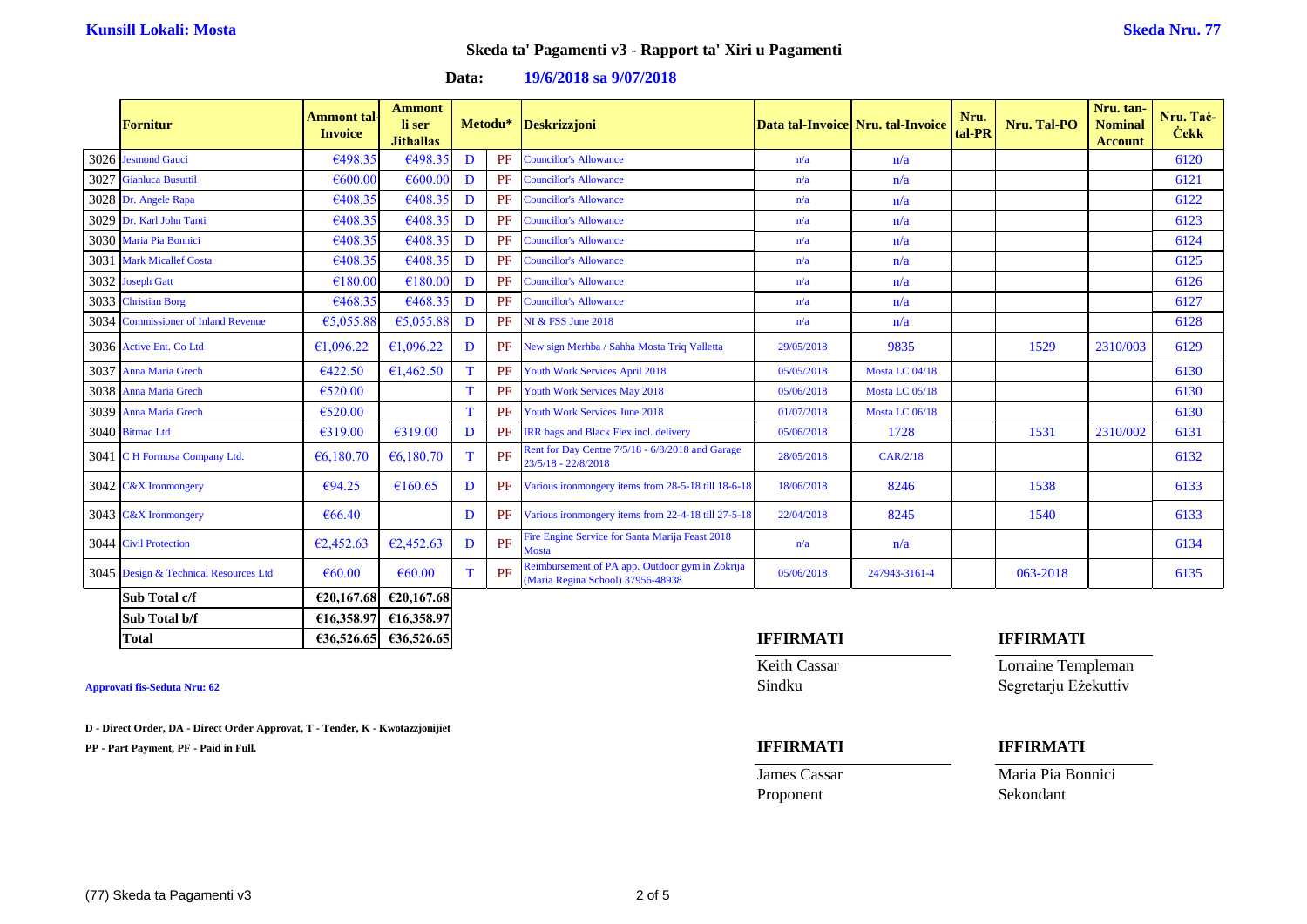|      | <b>Fornitur</b>                                                     | <b>Ammont</b> tal-<br><b>Invoice</b> | <b>Ammont</b><br>li ser<br><b>Jithallas</b> | Metodu* |    | <b>Deskrizzjoni</b>                                                                         |            | Data tal-Invoice Nru. tal-Invoice | Nru.<br>tal-PR | Nru. Tal-PO | Nru. tan-<br><b>Nominal</b><br><b>Account</b> | Nru. Tač-<br><b>Cekk</b> |
|------|---------------------------------------------------------------------|--------------------------------------|---------------------------------------------|---------|----|---------------------------------------------------------------------------------------------|------------|-----------------------------------|----------------|-------------|-----------------------------------------------|--------------------------|
|      | 3046 Ell's Urban Services Ltd                                       | €28,317.92                           | €28,317.92                                  |         | PF | Various patching works as per bill 22                                                       | 04/07/2018 | 600                               |                |             |                                               | 6136                     |
| 3047 | Elton John Zammit obo Elton John<br><b>Zammit Cleaning Services</b> | €349.93                              | £1,276.23                                   | T.      | PF | Cleaning services at MLC administrative offices &<br>other premises May 2018                | 31/05/2018 | EJZ0532                           |                |             |                                               | 6137                     |
| 3048 | Elton John Zammit obo Elton John<br><b>Zammit Cleaning Services</b> | €926.30                              |                                             | D       | PF | Cleaning of windows at MLC administrative offices<br>including common areas and lift window | 15/06/2018 | EJZ0533                           |                | 1528        |                                               | 6137                     |
|      | 3049 G.3.B Ltd                                                      | €496.57                              | €993.14                                     | T       | PF | Upkeep of public convenience May 2018                                                       | 25/05/2018 | <b>MST08/18</b>                   |                |             |                                               | 6138                     |
|      | 3050 G.3.B Ltd                                                      | €496.57                              |                                             | T       | PF | Upkeep of public convenience June 2018                                                      | 24/06/2018 | <b>MST09/18</b>                   |                |             |                                               | 6138                     |
| 3051 | Il-Kumissarju tal-Pulizija                                          | €76.18                               | €76.18                                      | D       | PF | Police service for 5 5/6/2018                                                               | 09/06/2018 | 78388                             |                |             |                                               | 6139                     |
|      | 3052 Jimmy Muscat                                                   | €1,757.50                            | £1,757.50                                   | T.      | PF | Bulky refuse for the month of June 2018                                                     | 30/06/2018 | 006/18                            |                |             |                                               | 6140                     |
|      | 3053 Karamellu Pet & Garden                                         | €147.00                              | €206.00                                     | D       | PF | 3 plants with long pots                                                                     | 25/06/2018 | 5970                              |                | 1537        |                                               | 6141                     |
|      | 3054 Karamellu Pet & Garden                                         | E29.50                               |                                             | D       | PF | <b>Funeral Flower Wreath 7/6/2018</b>                                                       | 11/06/2018 | 5926                              |                | 1534        |                                               | 6141                     |
|      | 3055 Karamellu Pet & Garden                                         | E29.50                               |                                             | D       | PF | Funeral Flower Wreath 30/5/2018                                                             | 11/06/2018 | 5927                              |                | 1527        |                                               | 6141                     |
|      | 3056 Koperattiva Tabelli u Sinjali                                  | €195.70                              | 6657.59                                     | T       | PF | Traffic signs (Job sheet 11715) in Pjazza Anglu Gatt                                        | 12/04/2018 | 24190                             |                | 32-2018     | 3059                                          | 6142                     |
|      | 3057 Koperattiva Tabelli u Sinjali                                  | €461.89                              |                                             | T       | PF | Traffic signs (Job sheet 11716) in Blata l-Gholja<br>ırea                                   | 12/04/2018 | 24191                             |                | 028-2018    | 3059                                          | 6142                     |
|      |                                                                     |                                      |                                             |         |    |                                                                                             |            |                                   |                |             |                                               |                          |
|      | Sub Total c/f                                                       | £33,284.56                           | €33,284.56                                  |         |    |                                                                                             |            |                                   |                |             |                                               |                          |
|      | Sub Total b/f                                                       |                                      | €36,526.65 €36,526.65                       |         |    |                                                                                             |            |                                   |                |             |                                               |                          |

### **Data: 19/6/2018 sa 9/07/2018**

**D - Direct Order, DA - Direct Order Approvat, T - Tender, K - Kwotazzjonijiet**

**PP - Part Payment, PF - Paid in Full. IFFIRMATI IFFIRMATI**

### **Total €69,811.21 €69,811.21 IFFIRMATI IFFIRMATI**

Keith Cassar **Lorraine Templeman Approvati fis-Seduta Nru: 62** Sindku Segretarju Eżekuttiv

**James Cassar Maria Pia Bonnici** Proponent Sekondant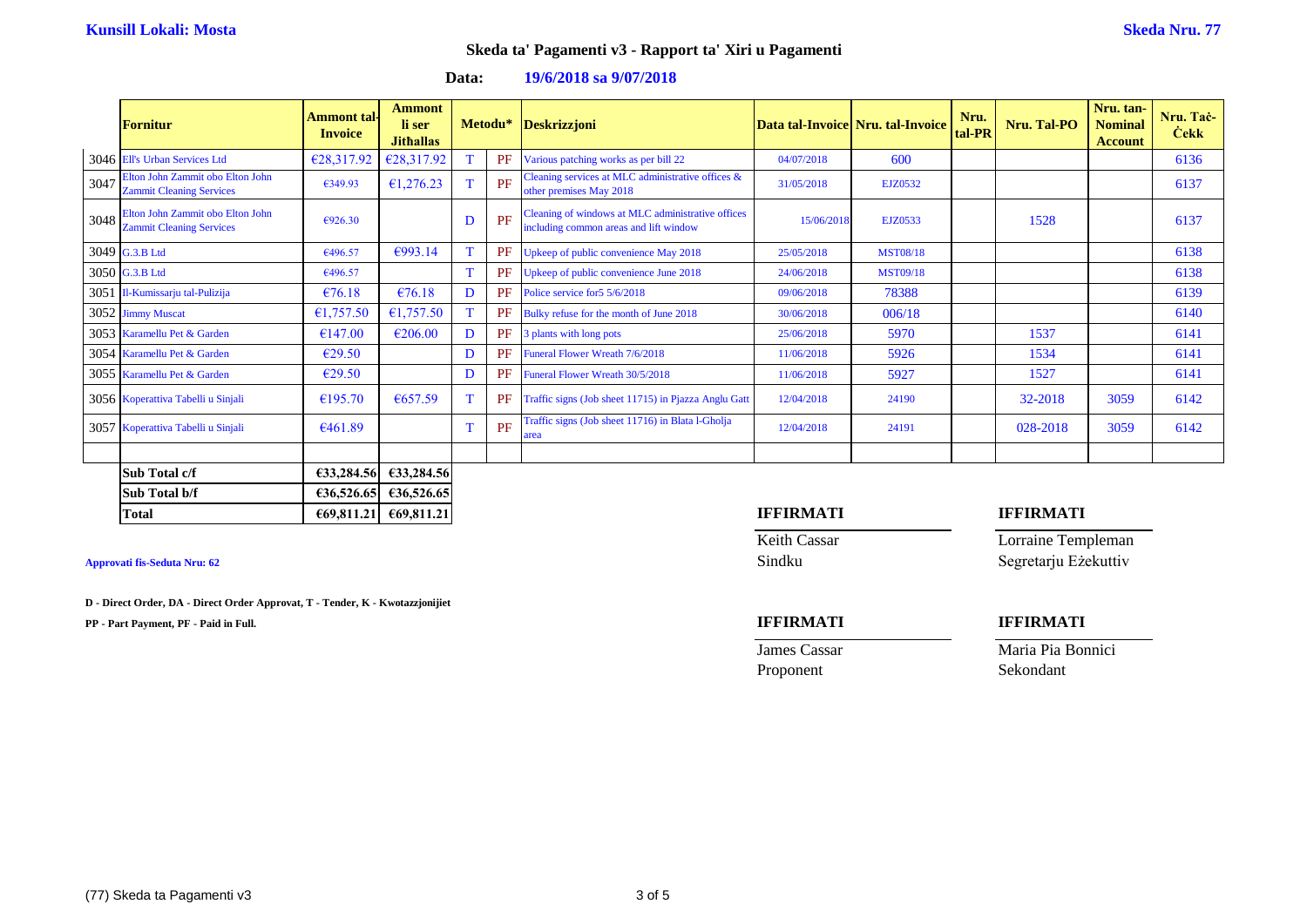**Data: 19/6/2018 sa 9/07/2018**

| <b>Fornitur</b>  | Ammont tal-<br><b>Invoice</b> | <b>Ammont</b><br>li ser<br><b>Jithallas</b> |   | Metodu* | <b>Deskrizzjoni</b>                       |            | Data tal-Invoice Nru. tal-Invoice | Nru.<br>tal-PR | Nru. Tal-PO | Nru. tan-<br><b>Nominal</b><br><b>Account</b> | Nru. Taċ-<br><b>Cekk</b> |
|------------------|-------------------------------|---------------------------------------------|---|---------|-------------------------------------------|------------|-----------------------------------|----------------|-------------|-----------------------------------------------|--------------------------|
| 3058 Micamed Ltd | €182.90                       | £1,974.15                                   | T | PF      | <b>Street Lighting Maintenance (W708)</b> | 29/03/2018 | 312                               |                |             |                                               | 6143                     |
| 3059 Micamed Ltd | €100.30                       |                                             | T | PF      | <b>Street Lighting Maintenance (W786)</b> | 06/04/2018 | 315                               |                |             |                                               | 6143                     |
| 3060 Micamed Ltd | $\epsilon$ 23.60              |                                             | T | PF      | <b>Street Lighting Maintenance (W696)</b> | 06/04/2018 | 316                               |                |             |                                               | 6143                     |
| 3061 Micamed Ltd | €100.30                       |                                             | T | PF      | <b>Street Lighting Maintenance (W683)</b> | 06/04/2018 | 320                               |                |             |                                               | 6143                     |
| 3062 Micamed Ltd | €100.30                       |                                             | T | PF      | <b>Street Lighting Maintenance (W675)</b> | 06/04/2018 | 322                               |                |             |                                               | 6143                     |
| 3063 Micamed Ltd | €94.40                        |                                             | T | PF      | <b>Street Lighting Maintenance (W676)</b> | 06/04/2018 | 323                               |                |             |                                               | 6143                     |
| 3064 Micamed Ltd | €206.50                       |                                             | T | PF      | <b>Street Lighting Maintenance (W140)</b> | 06/04/2018 | 338                               |                |             |                                               | 6143                     |
| 3065 Micamed Ltd | 682.60                        |                                             | T | PF      | <b>Street Lighting Maintenance (W117)</b> | 17/04/2018 | 382                               |                |             |                                               | 6143                     |
| 3066 Micamed Ltd | €230.10                       |                                             | T | PF      | <b>Street Lighting Maintenance (W855)</b> | 17/04/2018 | 384                               |                |             |                                               | 6143                     |
| 3067 Micamed Ltd | €53.11                        |                                             | T | PF      | <b>Street Lighting Maintenance (W661)</b> | 17/04/2018 | 393                               |                |             |                                               | 6143                     |
| 3068 Micamed Ltd | €239.54                       |                                             | T | PF      | <b>Street Lighting Maintenance (W306)</b> | 18/04/2018 | 399                               |                |             |                                               | 6143                     |
| 3069 Micamed Ltd | 682.60                        |                                             | T | PF      | <b>Street Lighting Maintenance (W095)</b> | 18/04/2018 | 401                               |                |             |                                               | 6143                     |
| 3070 Micamed Ltd | €23.60                        |                                             | T | PF      | <b>Street Lighting Maintenance (W093)</b> | 18/04/2018 | 402                               |                |             |                                               | 6143                     |
| 3071 Micamed Ltd | 682.60                        |                                             | T | PF      | <b>Street Lighting Maintenance (W111)</b> | 26/04/2018 | 427                               |                |             |                                               | 6143                     |
| 3072 Micamed Ltd | €206.50                       |                                             | T | PF      | <b>Street Lighting Maintenance (W274)</b> | 26/04/2018 | 435                               |                |             |                                               | 6143                     |
| 3073 Micamed Ltd | 682.60                        |                                             | T | PF      | <b>Street Lighting Maintenance (W275)</b> | 26/04/2018 | 436                               |                |             |                                               | 6143                     |
| 3074 Micamed Ltd | €82.60                        |                                             | T | PF      | <b>Street Lighting Maintenance (W669)</b> | 26/04/2018 | 444                               |                |             |                                               | 6143                     |
|                  |                               |                                             |   |         |                                           |            |                                   |                |             |                                               |                          |
| Sub Total c/f    | €1,974.15                     | £1,974.15                                   |   |         |                                           |            |                                   |                |             |                                               |                          |

**D - Direct Order, DA - Direct Order Approvat, T - Tender, K - Kwotazzjonijiet**

**Sub Total b/f €69,811.21 €69,811.21**

**PP - Part Payment, PF - Paid in Full. IFFIRMATI IFFIRMATI**

# **Total €71,785.36 €71,785.36 IFFIRMATI IFFIRMATI**

Keith Cassar **Lorraine Templeman Approvati fis-Seduta Nru: 62** Sindku Segretarju Eżekuttiv

**James Cassar Maria Pia Bonnici** Maria Pia Bonnici

Proponent Sekondant